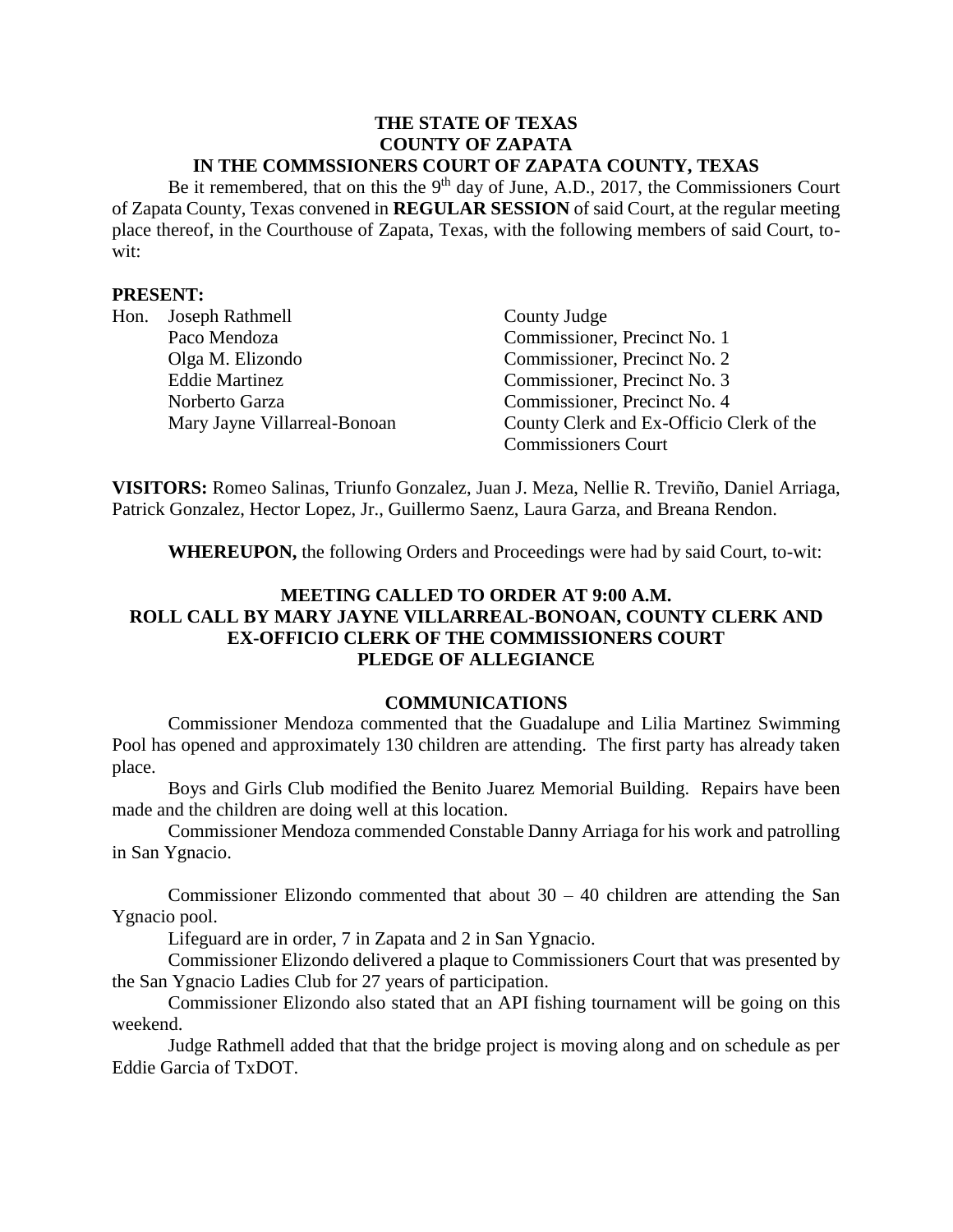#### **ORDER APPROVING INVOICES**

Motion was made by Commissioner Mendoza, seconded by Commissioner Martinez, to approve invoices as presented by Triunfo Gonzalez.

The above motion, being put to a vote, was approved by the affirmative vote of all members of the Court.

### **ORDER APPROVING TREASURER'S REPORT**

Motion was made by Commissioner Martinez, seconded by Commissioner Garza, to approve Treasurer's Report as requested by Hon. Romeo Salinas, County Treasurer.

The above motion, being put to a vote, was approved by the affirmative vote of all members of the Court.

Commissioner Mendoza commended the Treasurer's Office for the collection of the ARM funds.

## **ORDER APPROVING CHECKS ISSUED**

Motion was made by Commissioner Garza, seconded by Commissioner Mendoza, to approve checks issued as requested by Hon. Romeo Salinas, County Treasurer.

The above motion, being put to a vote, was approved by the affirmative vote of all members of the Court.

# **TAX / ASSESSOR COLLECTOR'S REPORT**

Luis L. Gonzalez, Tax Assessor/Collector, reported collections of Motel-Hotel Tax in an amount of \$8,631.78 for a year to date total of \$92,193.42 and tax collections in an amount of \$162,262.31 for a total of 85% total collections.

# **PRESENTATION ON VAQUERO WIND PROJECT**

Dan King of Bordas Energy made a presentation on the Vaquero Wind Project. There are currently various wind energy projects in Zapata County and neighboring counties. The company will be requesting a tax abatement. (Handout with pertinent information attached for the record.)

## **ORDER APPROVING USE OF FUNDS DEPOSITED BY ZAPATA COUNTY INDEPENDENT SCHOOL DISTRICT INTO SPECIAL ROAD AND BRIDGE**

Motion was made by Commissioner Martinez, seconded by Commissioner Garza, to approve the use of funds deposited by Zapata County Independent School District (ZCISD) into Special Road & Bridge balance in FY 2016. Approximately \$11,500 were accepted from ZCISD in lieu of in kind agreement. The funds will be made available to precinct 1 as requested by Hon. Paco Mendoza, Commissioner Pct .1.

The above motion, being put to a vote, was approved by the affirmative vote of all members of the Court.

# **ORDER APPROVING LOCK ON ARENA LIGHTS**

Motion was made by Commissioner Garza, seconded by Commissioner Mendoza, to approve the installation of a lock on the arena lights. Lights are to be locked/turned off at 10:00 p.m., with exception of dates scheduled for events as requested by Hon. Olga M. Elizondo, Commissioner Pct .2.

The above motion, being put to a vote, was approved by the affirmative vote of all members of the Court.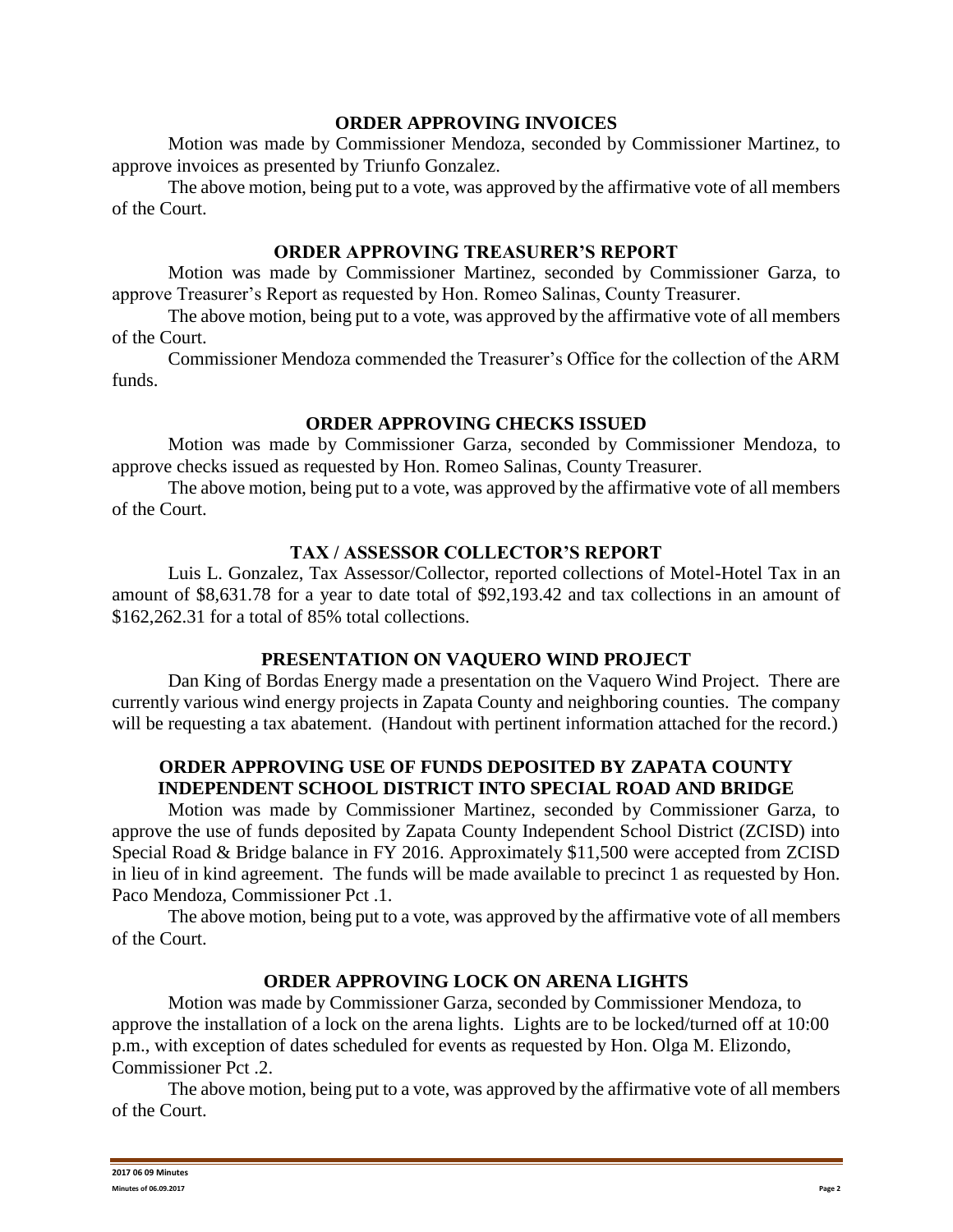### **ORDER APPROVING AND ACCEPTING RETIREMENT OF CAPTAIN ISRAEL B. GUTIERREZ**

Motion was made by Commissioner Martinez, seconded by Commissioner Garza, to approve and accept the retirement of Captain Israel B. Gutierrez after 22 years of service to Zapata County as requested by Chief J.J. Meza, Fire Department.

The above motion, being put to a vote, was approved by the affirmative vote of all members of the Court.

## **ORDER APPROVING PROMOTION OF EPITACIO MARTINEZ**

Motion was made by Commissioner Garza, seconded by Commissioner Mendoza, to approve the promotion of Epitacio Martinez from slot 8 to slot 5 as Captain at \$13.12 per hour as requested by Chief J.J. Meza, Fire Chief.

The above motion, being put to a vote, was approved by the affirmative vote of all members of the Court.

#### **ORDER APPROVING PROMOTION OF ROEL GONZALEZ, JR.**

Motion was made by Commissioner Garza, seconded by Commissioner Mendoza, to approve the promotion of Roel Gonzalez, Jr. from slot 20 to slot 8 as Lieutenant Fire Fighter at \$12.99 per hour as requested by Chief J.J. Meza, Fire Chief.

The above motion, being put to a vote, was approved by the affirmative vote of all members of the Court.

#### **ORDER APPRROVINGAND ALLOWING CHIEF MEZA TO HIRE FIREFIGHTER/EMT**

Motion was made by Commissioner Mendoza, seconded by Commissioner Martinez, to approve and allow Chief Meza to hire a Firefighter/EMT for slot 20 at \$20.54 per hour as requested by Chief J.J. Meza, Fire Chief.

The above motion, being put to a vote, was approved by the affirmative vote of all members of the Court.

#### **ORDER APPROVING PURCHASE OF DUMP TRUCK**

Motion was made by Commissioner Mendoza, seconded by Commissioner Garza, to approve purchase of dump truck for \$13,000.00 to be paid in 2 payments of \$6,500.00 from line item 10-595-484 as requested by Guillermo Saenz, Environmental Department.

The above motion, being put to a vote, was approved by the affirmative vote of all members of the Court.

#### **STATUS REVIEW AND APPROVAL OF INVOICES FOR VALLE VERDE STREET PROJECT**

Motion was made by Commissioner Mendoza, seconded by Commissioner Martinez, to approve invoices for Valle Verde Street P roject in the amount of \$40,455 payable to Rapid Haul. Project will be completed by deadline as requested by Manuel Gonzalez, Jr., Premier Engineering.

The above motion, being put to a vote, was approved by the affirmative vote of all members of the Court.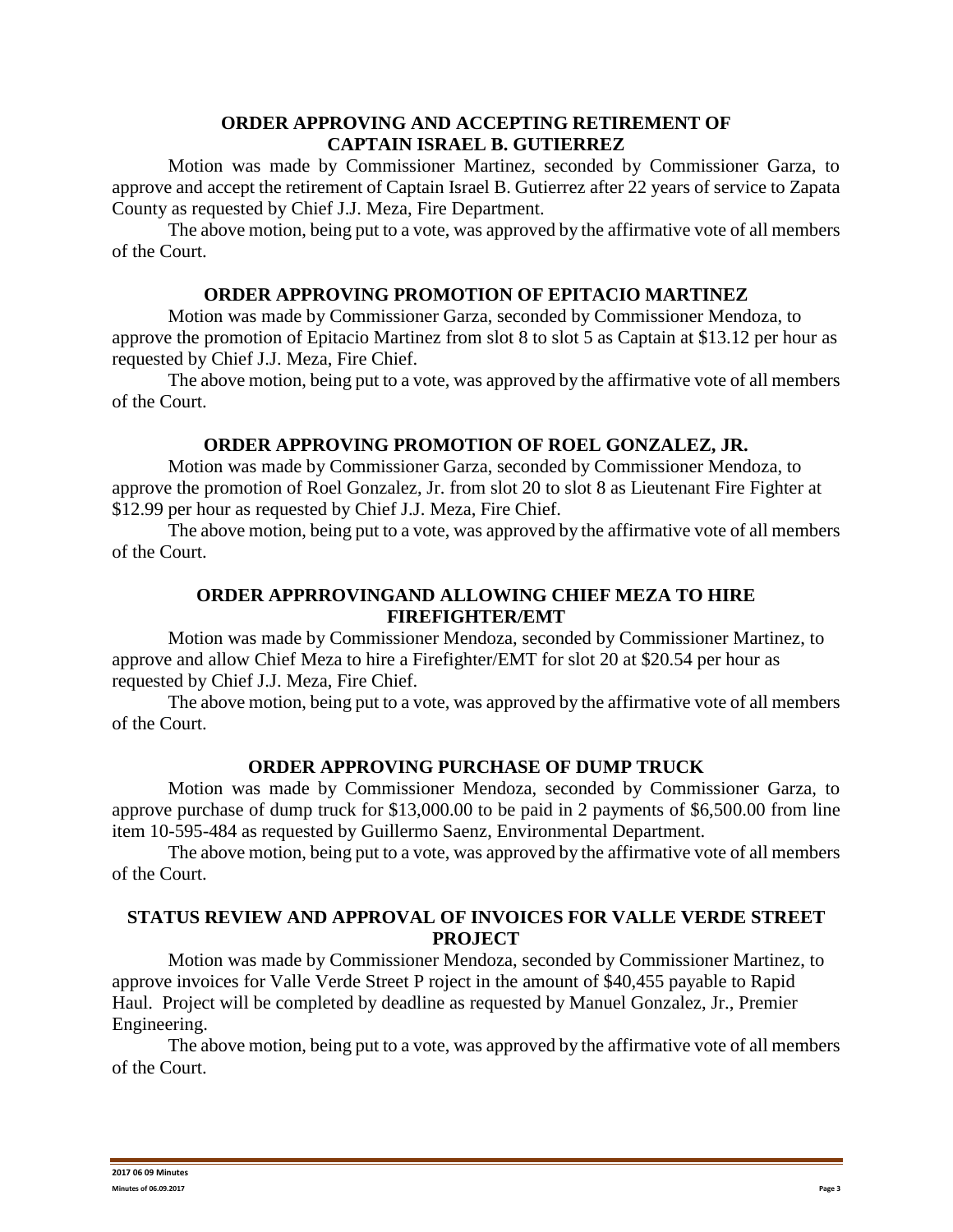## **ORDER APPROVING PERMISSION TO PRESENT/OFFER LIFE INSURANCE TO ZAPATA COUNTY FIRE DEPARTMENT**

Motion was made by Commissioner Mendoza, seconded by Commissioner Garza, to approve permission to present/offer services (Life Insurance) to the Zapata County Fire Department as requested by Patrick Gonzalez, Financial Representative Woodmen Financial Services.

The above motion, being put to a vote, was approved by the affirmative vote of all members of the Court.

## **ORDER APPROVING LINE ITEM TRANSFERS**

Motion was made by Commissioner Garza, seconded by Commissioner Mendoza, to approve the following line item transfer to meet departmental needs.

|                                                                                                                                                                                                                                                                                                                                                                                              | <b>Department</b> | Line Item Fund |                                  | <b>Amount</b> |
|----------------------------------------------------------------------------------------------------------------------------------------------------------------------------------------------------------------------------------------------------------------------------------------------------------------------------------------------------------------------------------------------|-------------------|----------------|----------------------------------|---------------|
| <b>From:</b>                                                                                                                                                                                                                                                                                                                                                                                 | Non-Department    |                | $10-409-336$ Supplies General    | \$1,200.00    |
| To:                                                                                                                                                                                                                                                                                                                                                                                          | Non-Department    |                | $10-409-431$ Adv. & Publications | \$1,200.00    |
| $\blacksquare$ 11 n $\blacksquare$ 1 n $\blacksquare$ 1 n $\blacksquare$ 1 n $\blacksquare$ 1 n $\blacksquare$ 1 n $\blacksquare$ 1 n $\blacksquare$ 1 n $\blacksquare$ 1 n $\blacksquare$ 1 n $\blacksquare$ 1 n $\blacksquare$ 1 n $\blacksquare$ 1 n $\blacksquare$ 1 n $\blacksquare$ 1 n $\blacksquare$ 1 n $\blacksquare$ 1 n $\blacksquare$ 1 n $\blacksquare$ 1 n $\blacksquare$ 1 n |                   |                |                                  |               |

as requested by Roxana Elizondo, County Judge's Office.

The above motion, being put to a vote, was approved by the affirmative vote of all members of the Court.

Motion was made by Commissioner Garza, seconded by Commissioner Mendoza, to approve the following line item transfer to meet departmental needs.

|       | <b>Department</b> | Line Item         | Fund                   | <b>Amount</b> |
|-------|-------------------|-------------------|------------------------|---------------|
| From: | Environmental     | $10-595-330$ Fuel |                        | \$10,000.00   |
| To:   | Environmental     |                   | 10-595-456 Maintenance | \$10,000.00   |

as requested by Guillermo Saenz, Environmental Department.

The above motion, being put to a vote, was approved by the affirmative vote of all members of the Court.

Motion was made by Commissioner Garza, seconded by Commissioner Mendoza, to approve the following line item transfers to meet departmental needs.

|       | <b>Department</b>                                | <b>Line Item</b> | <b>Fund</b>                         | <b>Amount</b> |
|-------|--------------------------------------------------|------------------|-------------------------------------|---------------|
| From: | Zapata Co. Public<br>Library                     | 10-650-427       | <b>Workshop and Travel Expenses</b> | \$1,000.00    |
| To:   | Zapata Co. Public 10-650-335 Computer<br>Library |                  |                                     | \$1,000.00    |
| From: | Zapata Co. Public<br>Library                     | 10-650-427       | <b>Workshop and Travel Expenses</b> | \$1,000.00    |
| To:   | Zapata Co. Public 10-650-463<br>Library          |                  | <b>Books</b>                        | \$1,000.00    |
| From: | Zapata Co. Public<br>Library                     | 10-650-427       | <b>Workshop and Travel Expenses</b> | \$1,000.00    |
| To:   | Zapata Co. Public 10-650-310<br>Library          |                  | <b>Office Supplies</b>              | \$1,000.00    |

as requested by Yanira Garcia, Public Library.

The above motion, being put to a vote, was approved by the affirmative vote of all members of the Court.